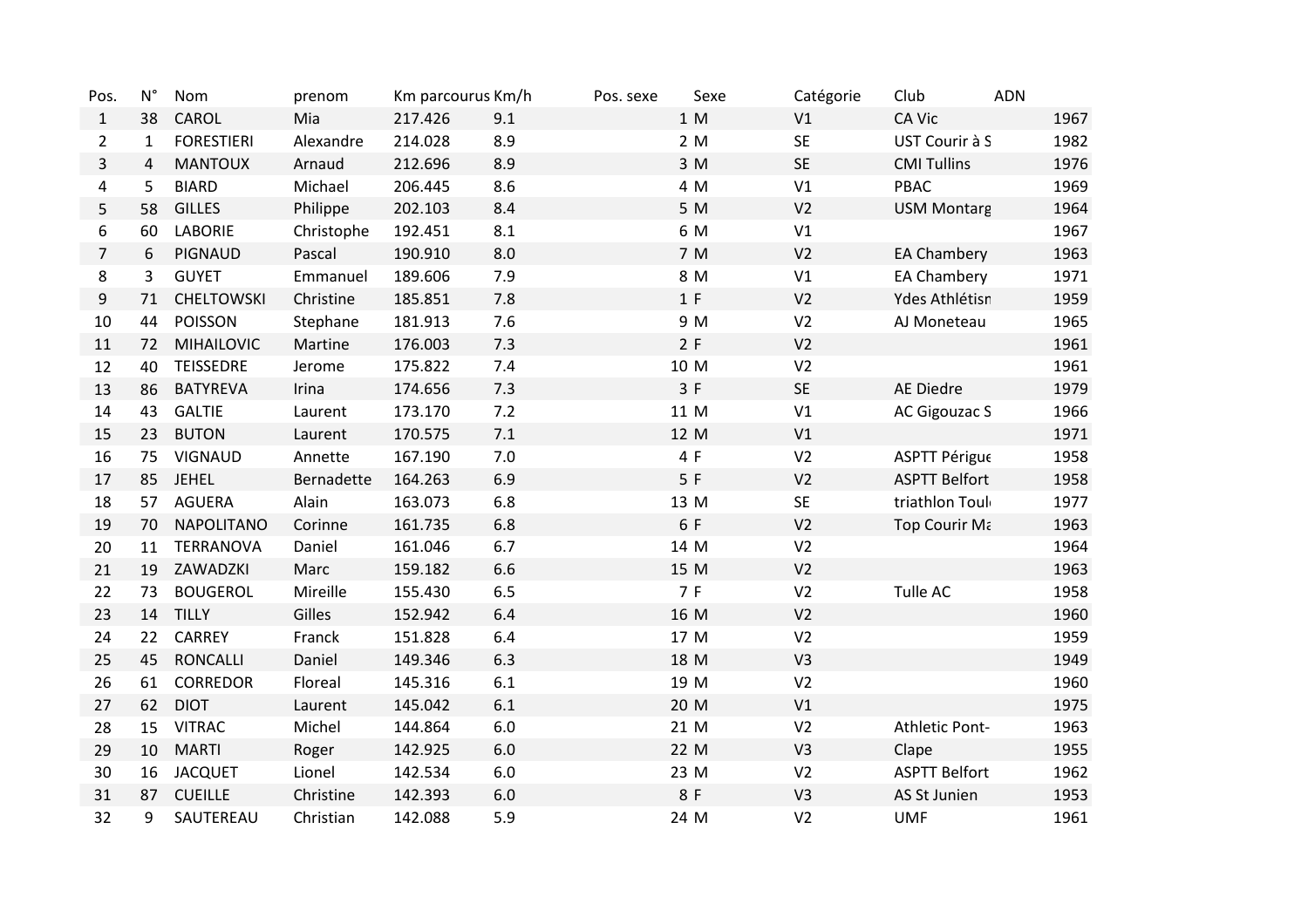| 33 | 30 | <b>MOUSNIER</b>   | Geraud                | 139.794 | 5.8   | 25 M | <b>SE</b>      | <b>CA Brive</b>       | 1977 |
|----|----|-------------------|-----------------------|---------|-------|------|----------------|-----------------------|------|
| 34 | 27 | <b>DOUCHEMENT</b> | Sylvain               | 139.478 | 5.8   | 26 M | V1             |                       | 1973 |
| 35 | 47 | <b>BETAILLE</b>   | Roger                 | 139.149 | 5.8   | 27 M | V <sub>3</sub> | Stade Français        | 1953 |
| 36 | 50 | <b>DESCHAMPS</b>  | Fabrice               | 138.138 | 5.8   | 28 M | <b>SE</b>      | Verneuil Maca         | 1976 |
| 37 | 88 | <b>DELAHAIGUE</b> | Natacha               | 134.987 | 5.6   | 9 F  | V1             | Verneuil Maca         | 1974 |
| 38 | 56 | <b>BEN</b>        | Roger                 | 134.343 | 5.6   | 29 M | V <sub>4</sub> | <b>UMF</b>            | 1945 |
| 39 | 28 | <b>HUG</b>        | Michel                | 133.306 | 5.6   | 30 M | V <sub>3</sub> | Courscools            | 1952 |
| 40 | 8  | <b>PERCHOC</b>    | Christian             | 133.193 | 8.8   | 31 M | V3             | Les Kékés du I        | 1949 |
| 41 | 54 | <b>FARGEAS</b>    | Thierry               | 133.185 | 5.6   | 32 M | V <sub>2</sub> | AS St Junien          | 1962 |
| 42 | 79 | <b>GALLOY</b>     | Josiane               | 130.798 | 5.5   | 10 F | V <sub>2</sub> | <b>ASPTT Belfort</b>  | 1961 |
| 43 | 36 | <b>GALLOY</b>     | Michel                | 130.798 | 5.5   | 33 M | V <sub>2</sub> | <b>ASPTT Belfort</b>  | 1962 |
| 44 | 24 | <b>POUHET</b>     | Jean françois 128.796 |         | 5.4   | 34 M | V3             | Spiridon Boca         | 1949 |
| 45 | 51 | <b>PIC</b>        | Pascal                | 128.646 | 5.4   | 35 M | V <sub>2</sub> |                       | 1964 |
| 46 | 42 | <b>BROUARD</b>    | Jean françois 127.935 |         | 5.3   | 36 M | V1             |                       | 1975 |
| 47 | 18 | <b>FAVIER</b>     | Eric                  | 126.927 | 5.3   | 37 M | V1             | <b>USM Athlétisr</b>  | 1968 |
| 48 | 81 | MAZIERE           | Aurelie               | 125.905 | 5.3   | 11 F | <b>SE</b>      |                       | 1982 |
| 49 | 53 | PASCAL            | Claude                | 122.753 | 5.2   | 38 M | V <sub>3</sub> | KM42 St Just I        | 1948 |
| 50 | 26 | <b>LEBRETON</b>   | Herve                 | 122.708 | 6.5   | 39 M | V <sub>2</sub> |                       | 1963 |
| 51 | 78 | <b>PAILLAT</b>    | Mauricette            | 121.378 | 5.1   | 12 F | V <sub>3</sub> | Sevre Bocage          | 1950 |
| 52 | 80 | <b>DUSSEAU</b>    | Claudie               | 121.100 | 5.1   | 13 F | V3             |                       | 1950 |
| 53 | 29 | PIERRE            | Patrick               | 121.086 | 5.1   | 40 M | V <sub>3</sub> | Montauban H           | 1948 |
| 54 | 37 | <b>KLEIN</b>      | Christophe            | 120.686 | $5.2$ | 41 M | <b>SE</b>      |                       | 1980 |
| 55 | 91 | <b>BRAILLON</b>   | Celine                | 119.335 | 5.0   | 14 F | V1             |                       | 1972 |
| 56 | 35 | <b>BOULITEAU</b>  | Bernard               | 118.448 | 5.0   | 42 M | V1             |                       | 1966 |
| 57 | 33 | <b>DUSSEAU</b>    | Jean michel           | 116.941 | 4.9   | 43 M | V <sub>3</sub> |                       | 1947 |
| 58 | 32 | <b>ROBIN</b>      | Jean marie            | 115.637 | 4.8   | 44 M | V1             | Indre AC              | 1969 |
| 59 | 76 | <b>ROBIN</b>      | Anh THU               | 115.637 | 4.8   | 15 F | V1             | Indre AC              | 1971 |
| 60 | 34 | <b>ROTA</b>       | <b>Bruno</b>          | 114.473 | 4.8   | 45 M | V <sub>2</sub> | <b>JAC St Nicolas</b> | 1962 |
| 61 | 21 | <b>BLONDE</b>     | Daniel                | 110.277 | 5.2   | 46 M | V <sub>2</sub> | <b>UMF</b>            | 1957 |
| 62 | 63 | <b>GRIVEAU</b>    | Steve                 | 105.045 | 4.9   | 47 M | <b>SE</b>      |                       | 1992 |
| 63 | 82 | HUG               | Annie                 | 104.186 | 4.5   | 16 F | V <sub>3</sub> | Courscools            | 1952 |
| 64 | 74 | PERCHOC           | Francoise             | 101.993 | 6.6   | 17 F | V <sub>3</sub> | Les Kékés du I        | 1948 |
| 65 | 17 | SERVEL            | Xavier                | 100.953 | 4.5   | 48 M | V <sub>3</sub> | Les Kékés du I        | 1955 |